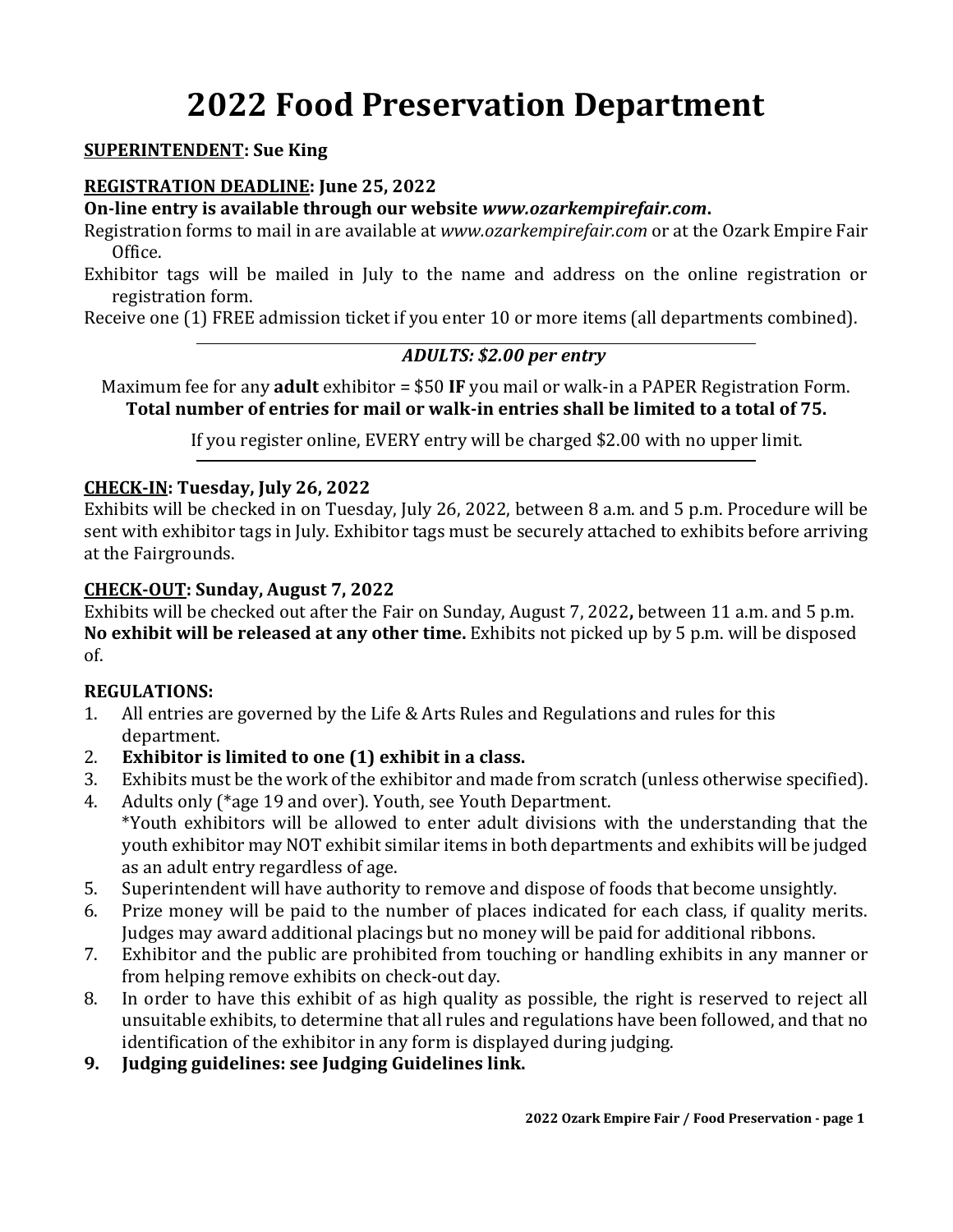# **NOTE TO GARDENERS**

Special Contest in Garden Department: Collection of fresh garden produce AND canned or dehydrated food grown by and canned or dehydrated by exhibitor. See Garden Department.

# **DIVISION 901 - DEHYDRATED FOODS**

# **Champion: Ribbon**

Prize money: \$4.00 - \$3.00 - \$2.00

# **Additional information:**

- a. Pre-treatment methods MUST BE LISTED on the back of exhibitor tag. If no pre-treatment was used, write "no pre-treatment".
- b. For further information on dehydrating foods, see Publications GH 1562 "Drying Foods" and GH 1563 "How to Dry Foods at Home" available from your County Extension Agent.
- c. Exhibit will consist of: Fruits and vegetables: One cup in zipper clear food storage bag. Herbs: Half-cup (as close to whole leaf as possible) in zipper clear food storage bag.

# **Class**

- 1 Any fruit specify
- 2 Any vegetable specify
- 3 Any herb for cooking specify
- 4 Jerky specify type of meat and any pre-treatment

# **DIVISIONS 902-905 – CANNED FOODS**

# **NANCY JOHNSON FALK MEMORIAL AWARD**

\$10 will be awarded to **Grand Champion** in Canned Foods in recognition of Nancy's many years of dedication to canning competition at the Ozark Empire Fair.

# **Director's Choice – Rainbow Ribbon**

# **Additional regulations (all canning classes):**

- a. **EXHIBITOR MUST LIST THE FOLLOWING INFORMATION** (on back of exhibitor tag):
	- 1. PRODUCT NAME
	- 2. DATE OF PREPARATION
	- 3. PROCESSING METHOD (pressure canner or water bath)
	- 4. LENGTH OF TIME PROCESSED
- b. **PROCESSING PROCEDURES AND TIMES RECOMMENDED BY USDA GUIDELINES WILL BE FOLLOWED.** See University Extension Publications GH 1451-1461, USDA Agriculture Information Bulletin NO. 359 ("Complete Guide to Home Canning"), or the Ball and Kerr canning guides for specific instructions for home preservation. **Website: [http://www.freshpreserving.com.](http://www.freshpreserving.com/)**
- c. **All** canned products MUST be heat processed, including pickles, relishes, sauces, jellies and other sweet spreads. (jelly: minimum 5 min. water bath, etc.) (Exception: flavored vinegar, oil.) NO paraffin on jellies, etc.
- d. Self-sealing, two-piece vacuum caps are required on all canned products, including: jellies, butters, and other sweet spreads.
- e. Processing times: Greene County and most of Southwest Missouri is above 1000 feet altitude and require longer processing times for safety of the finished product.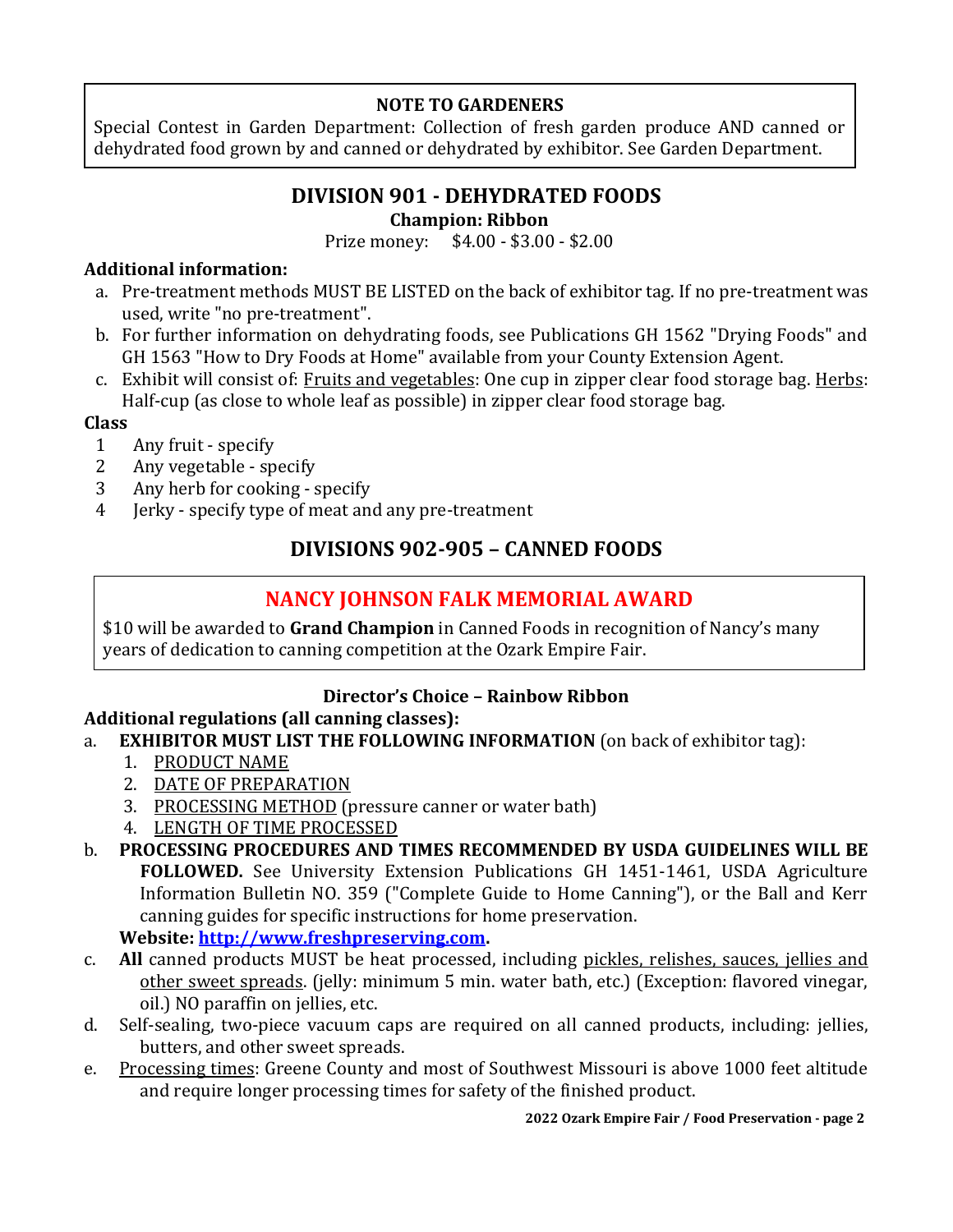# f. **EXHIBITOR TAGS MUST BE ATTACHED TO NECK OF JAR WITH STRING OR RUBBER BAND.** Do NOT tape tags to lids.

g. Canned foods MUST have been canned since the 2021 fair.

# **DIVISION 902 – Canned Fruits and Vegetables**

# **Champion: Ribbon**

Prize money: \$4.00 - \$3.00 - \$2.00

**Jar size:** canned fruits and vegetables may be shown in pint or quart jars.

# **FRUITS VEGETABLES**

#### **Class Class**

- 1 Peaches 5 Beans, green
	-
	-
	-
- 4 Mixed fruit (list fruits on exhibitor tag) 8 Any other vegetable

### **DIVISION 903 – Canned Pickles and Relish Champion: Ribbon**

Prize money: \$4.00 - \$3.00 - \$2.00

**Jar size:** canned pickles and relish may be shown in pint or quart jars.

#### **Class**

- 1 Bread and butter pickles
- 2 Cucumber dill pickles
- 3 Cucumber sweet pickles
- 4 Any other pickle (specify type)
- 5 Any relish (specify type)

# **DIVISION 904 – Jellies and Other Sweet Spreads Champion: Ribbon**

Prize money: \$4.00 - \$3.00 - \$2.00

# **Additional information:**

- a. EXHIBITOR TAGS MUST BE ATTACHED TO NECK OF JAR WITH STRING OR RUBBER BAND**.** Do NOT tape tags to lids.
- b. Jellies are mixtures of juice and sugar and are clear and firm.
- c. Butters are fruit pulp cooked with sugar until thick.
- d. Preserves are small whole fruits or pieces of fruits in clear, thick slightly jelled syrup
- e. Jams are made from crushed or chopped fruit, less firm than jelly.
- f. Marmalades are soft, transparent fruit jellies containing small pieces of fruit or citrus peel.
- g. Jellies MUST be shown in half pint or standard jelly jars. Other preserves may be shown in pint or half pint jars.
- 2 Berries 6 Beans, other
- 3 Any other Fruit 7 Tomatoes